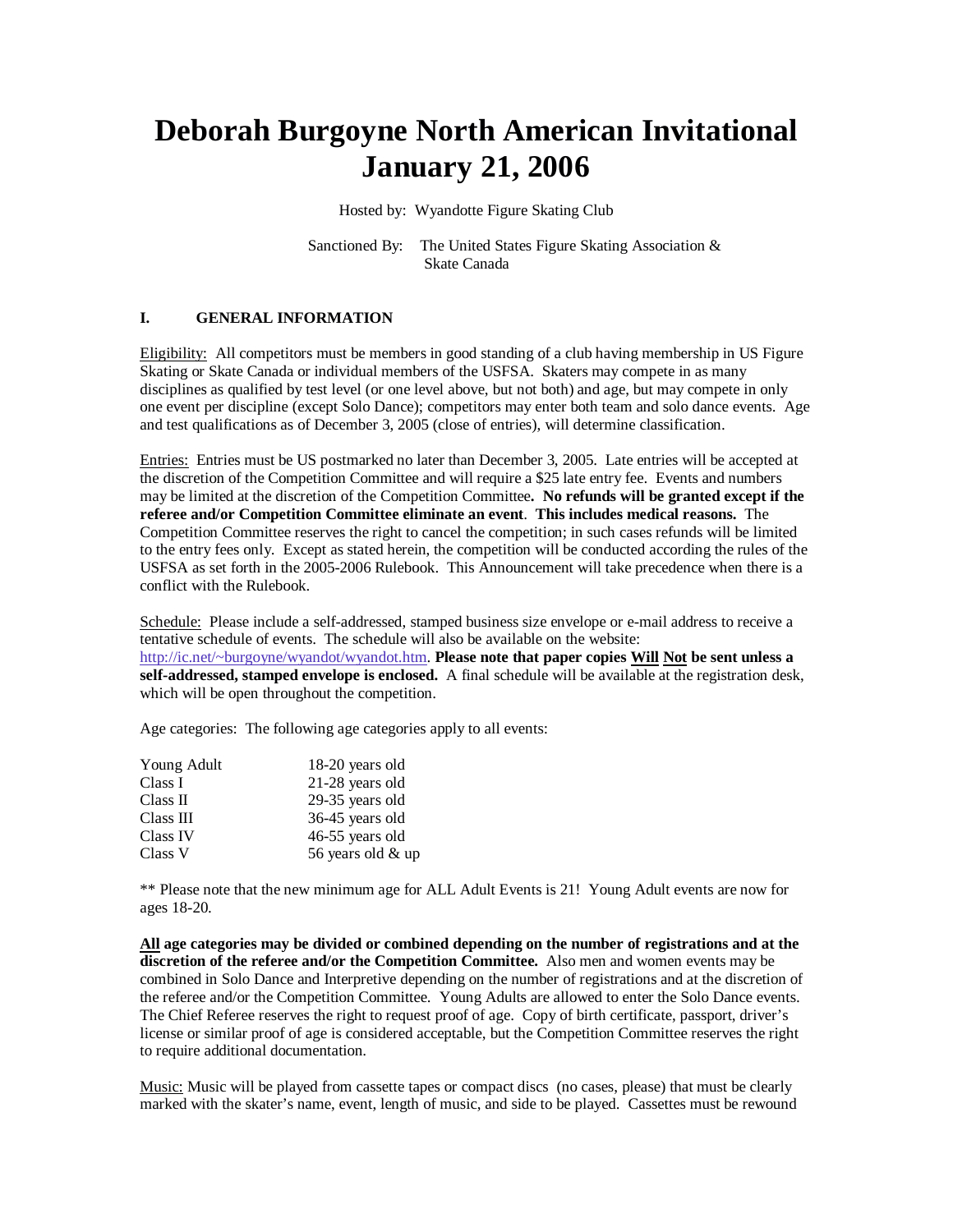and ready to play. Music must be turned in at the Registration Desk and is required to check-in. Music will be available for pickup at the Registration Desk at the conclusion of the event. All competitors must have an extra cassette or compact disc at rink side for backup during their event. The Competition Committee will accept no responsibility for damage to or loss of cassettes or compact discs, but will take every precaution to ensure their safety. Any tapes that are left at the conclusion of the competition become the property of Wyandotte Figure Skating Club or will be mailed back to the skater at the skater's expense. The Competition Committee will supply current dance music for compulsory dances.

Rink: All events will be held at the Benjamin Yack Arena, 246 Sycamore Street, Wyandotte, Michigan. Wyandotte, Michigan is located 20 miles southwest of Detroit, Michigan, with the closest airport being Detroit Metro. The ice surface measures 85' wide by 185' long, with rounded corners and a hockey barrier. Dressing Rooms will be available.

### **II. COMPOSITION OF EVENTS**

### **Free Skating Events**

*Masters Senio*r - A competitor in the Masters Senior event must have passed at least the junior free skating test, or prior to October 1, 1977, the 6<sup>th</sup> figure test. Well-balanced program rules apply. Masters senior, junior, and novice will be combined into one event should there not be enough entries to warrant splitting the categories. Music not to exceed 4:10.

*Masters Junior* - A competitor in the Masters Junior event must have passed the standard novice free skating test and no higher than the standard junior free skating test, or prior to October 1, 1977, at least the 4 th figure test. Well-balanced program rules apply**.** Masters senior, junior, and novice will be combined into one event should there not be enough entries to warrant splitting the categories. Music not to exceed 3:40

*Masters Novice* - A competitor in the Masters Novice event must have passed the standard intermediate free skating test and no higher than the standard novice free skating test, or prior to October 1, 1977, at least the 3<sup>rd</sup> figure test. Well-balanced program rules apply. Masters senior, junior, and novice will be combined into one event should there not be enough entries to warrant splitting the categories. Music not to exceed 3:10.

*Adult Gold*—A competitor in the Adult Gold event must have passed the Adult Silver Free Skating Test and no higher than the Adult Gold or Juvenile Free Skating Test or ISI Freestyle 6 Test. No triple jumps allowed. Well-balanced program rules apply**.** Music not to exceed 2:40.

*Adult Silver* – A competitor in the Adult Silver event must have passed the Adult Bronze Free Skating Test and no higher than the Adult Silver or Juvenile Free Skating Test or ISI Freestyle 5 Test. Axels are permitted, but no double jumps are allowed. Well-balanced program rules apply**.** Music not to exceed 2:10.

*Adult Bronze* – A competitor in the Adult Bronze event may have passed no higher than the Adult Bronze or Preliminary Free Skating Test or ISI Freestyle 4 Test. No axels and no double jumps are allowed. Wellbalanced program rules apply**.** Music not to exceed 1:40.

*Adult Pre-Bronze* – A competitor in the Adult Pre-Bronze event may have passed no higher than the Adult Pre-Bronze or PrePreliminary Free Skating Test or ISI Freestyle 3. No Lutz, axel or double jumps are allowed. Well-balanced program rules apply (#3806, pg 196)**.** Music not to exceed 1:40

*Young Adult Masters* (18-20 years old) – A Competitor in the Masters event must have passed at least the Intermediate Free Skating Test or the ISI Freestyle 6 test. Well balanced program rules apply. Music not to exceed 4:10.

*Young Adult Gold* (18-20 years old) – A competitor in the Young Adult Gold event must have passed at least the USFSA Pre-Juvenile Free Skating Test and/or ISI Freestyle 5 Test and no higher than the Juvenile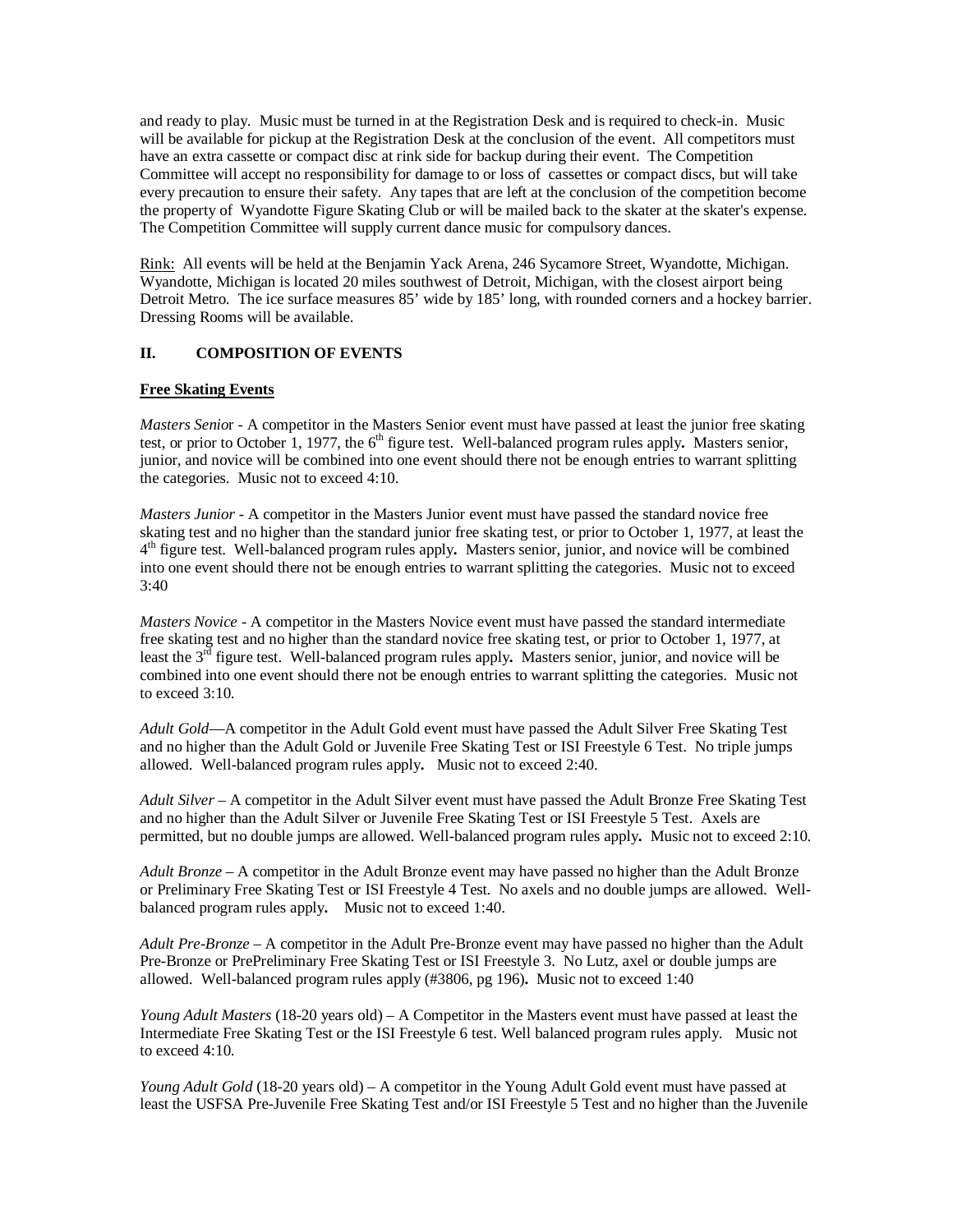Free Skating Test or ISI 6 Test. No triple jumps allowed. Well balanced program rules apply. Music not to exceed 2:40.

*Young Adult Silver* (18-20 years) – A competitor in the Young Adult Silver event must have passed the USFSA Preliminary Free Skating Test and/or ISI Freestyle 4 and no higher than the Juvenile Free Skating Test or ISI Freestyle 5 Test. Axels are permitted but no double jumps are allowed. Well balanced program rules apply. Music not to exceed 2:10.

*Young Adult Bronze* (18-20 years) – A competitor in the Young Adult Bronze event must have passed the USFSA PrePreliminary Free Skating Test and/or ISI Freestyle 3 Test and no higher than the preliminary Free Skating Test or ISI Freestyle 4 Test. No axels or double jumps are allowed. Well balanced program rules apply. Music not to exceed 1:40.

*Young Adult Pre-Bronze* (18-24 years) – A competitor in the Young Adult Pre-Bronze event must have passed no test higher than the Preliminary Free Skating Test or ISI Freestyle 3 Test. No Lutz, axels or double jumps allowed. Well balanced program rules apply (#3806). Music not to exceed 1:40.

### **Interpretive Events**

Scoring: Young Adult, Masters, and Adult Interpretive Free Skating shall consist of a variety of skating moves and elements selected for their value in enhancing the skater's interpretation of the music he or she has chosen. Axels and double jumps will not be permitted. Costumes that enhance the performance by appropriately reflecting the character of the music, thereby enhancing the theme, will be considered in the judging. Hand held props only and must not touch the ice surface. Props on the ice will not be **permitted. No "special effects" such as water, fire, pyrotechnics, dry ice or loud noises. No placing items on the judges stand. No throwing items into the audience.**

Two marks will be given by the judges, the first for Skating Technique and the second for Presentation. In Marking Skating Technique, these aspects will be considered: the ease, flow, glide, sureness, power and depth of edges; the ability to vary the speed and direction of skating; the variety of expressive and innovative moves; the succession of movement within the program; the utilization of space and ice coverage; and style.

In marking Presentation, these aspects will be considered: the interpretation of the music and rhythm; the skater's musical timing and understanding of phrasing of music; the use of the entire body to develop artistic and musical expression; creativity; variations in tempo, tension, emotion and movements; the suitability of the music to the skater; and the internal motivation of movements and expression projected to the audience.

Music: In all Interpretive events, the length of music is not to exceed 1:40 minutes. Vocal music is permitted.

Age Categories: Age categories will be the same as for Free Skating events as presented in Section I, but may be combined at the discretion of the referee and/or Competition Committee. Men and women events may also be combined at the discretion of the referee and/or Competition Committee.

*Masters Interpretive* – A competitor in the Masters Interpretive event must meet the minimum requirements of the Adult Gold Free Skating event, any Masters Free Skating or Pairs event, or passed at least one of the Silver/Adult Silver dances. Music not to exceed 1:40.

*Adult Interpretive* – A competitor in the Adult Interpretive event must meet the requirements of the Adult Bronze Free Skating event and not exceed the requirements of the Adult Silver Free Skating event; he or she should have passed no higher than the complete Pre-Silver/Adult Pre-Silver Dance Test. Music not to exceed 1:40.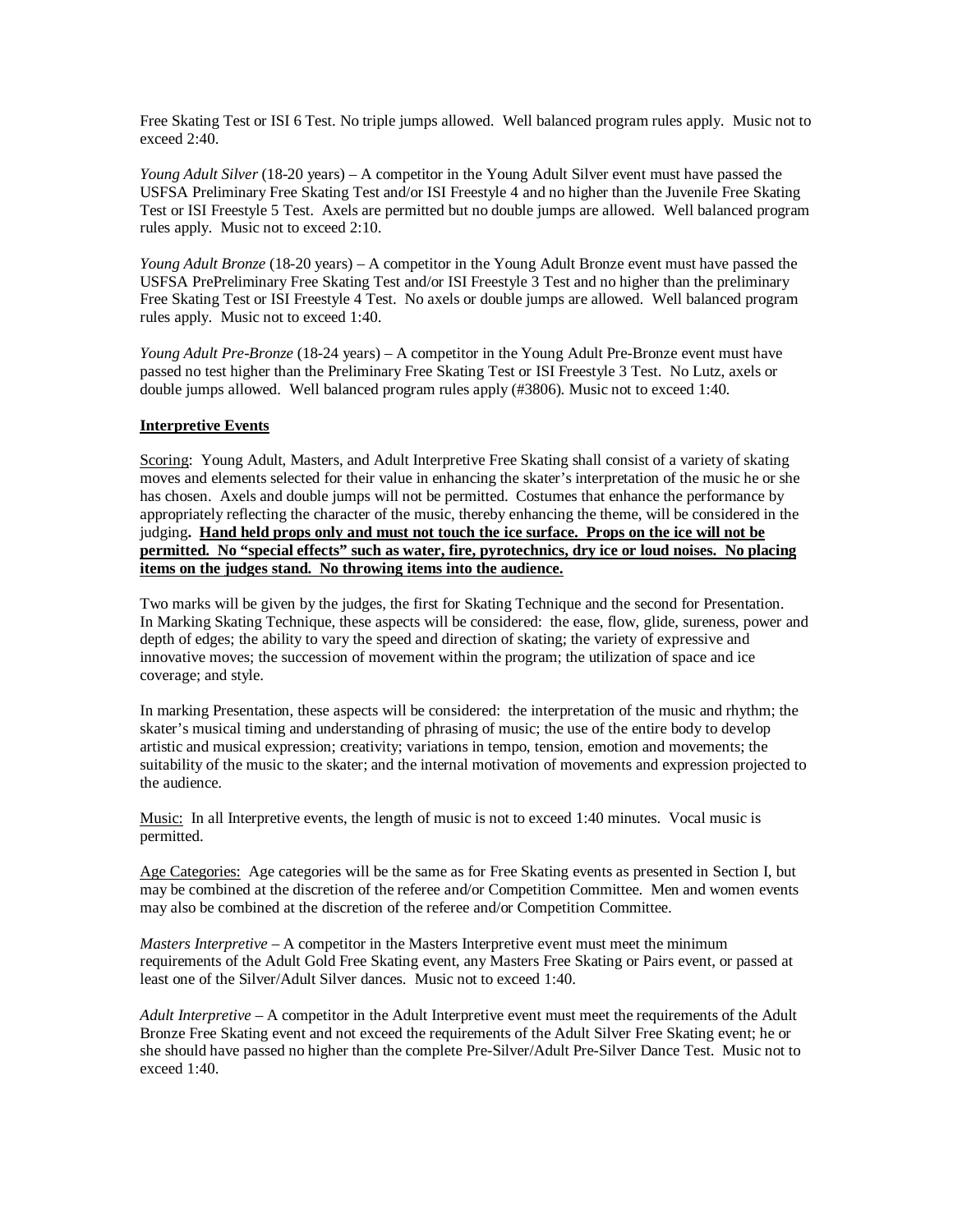*Young Adult Interpretive* - shall consist of skaters 18 to 20 years of age who have not yet passed the USFSA Juvenile Free Skating Test, the ISI Freestyle 6 Test, or any of the USFSA Silver Dances. Music not to exceed 1:40.

*Young Adult Masters Interpretive* -shall consist of skaters 18 to 20years of age who have passed at least the USFSA Juvenile Free Skating Test, the ISI Freestyle 6 Test or any of the USFSA Silver Dances. Music not to exceed 1:40.

*Couples Interpretive -* Either mixed or similar sex. Both competitors must meet the requirements of the Adult Pre-Bronze freeskating event.

### **Dance Events**

Dances will be skated in the order listed. Young Adults are allowed to enter dance events. However, there will not be a separate Young Adult category. Skaters may only skate on one team.

The Skating Order shall remain the same for each dance of the Final Round (Silver and lower).

*Adult Pre-Gold/Gold Original Dance -* "Latin Combination"; see 4462 and 4463. Open to couples who meet the qualifications for the pre-gold or gold compulsory dance event. The referee reserves the right not to hold separate Original Dance events for pre-gold and gold couples. Couples are required to list the rhythms chosen and the order in which they will be skated. Music not to exceed 2:40.

*Adult Gold Compulsory Dance* – One partner must have passed at least one gold/adult gold dance; the other partner must have passed at least one pre-gold/adult pre-gold dance.

Final Round: Paso Doble, Westminster Waltz

*Adult Pre-Gold Compulsory Dance*– One partner must have passed at least one pre-gold/adult pre-gold dance; the other partner must have passed at least one silver/adult silver dance. Neither partner may have completed the gold/adult gold dance test.

Final Round: Rocker Foxtrot, Kilian

*Adult Centennial -* Both partners must be fifty (50) years of age or older by the close of entries. Both partners must have passed one pre-silver dance (regular, adult or masters).

Initial Round: - Fourteenstep, American Waltz Final Round – Tango, Rocker Foxtrot

*Adult Silver* – One partner must have passed at least one silver/adult silver dance; the other partner must have passed one pre-silver/adult pre-silver dance. Neither partner may have passed more than one pregold/adult pre-gold dance.

Initial Round - European Waltz, Tango Final Round – 14-Step, Blues

*Adult Pre-*Silver - Both partners must have passed at least one pre-silver dance/adult pre-silver dance. Neither partner may have passed more than one silver/adult silver dance.

Initial Round – Willow Waltz, Foxtrot Final Round – Hickory Hoedown, American Waltz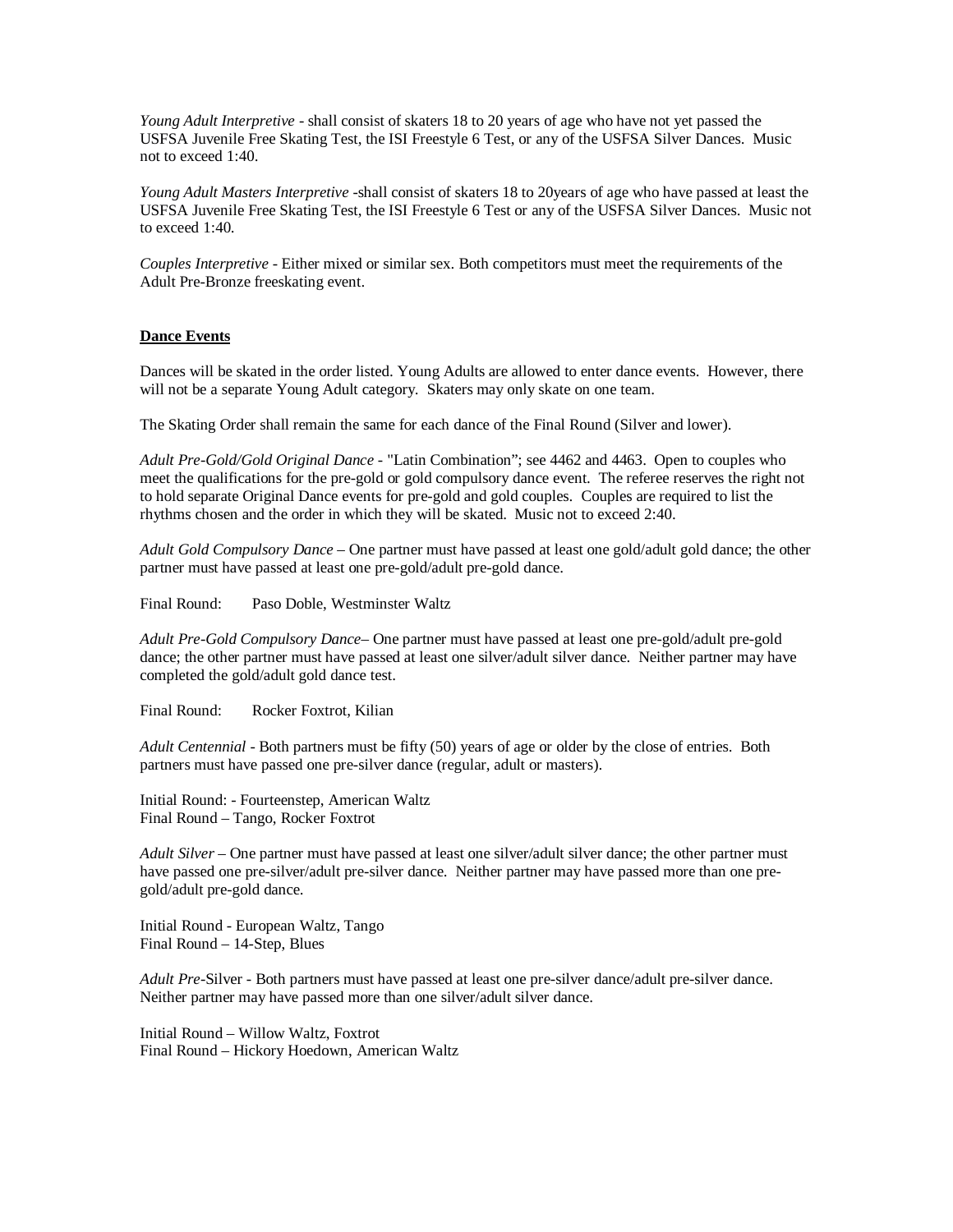*Adult Bronze* – One partner must have passed at least one pre-silver/adult pre-silver dance; the other partner must have passed at least one bronze/adult bronze dance. Neither partner may have passed more than one silver/adult silver dance.

Initial Round – Cha Cha, Ten Fox Final Round – Hickory Hoedown, 14-Step

*Adult Pre-Bronze* – Both partners must have completed the pre-bronze dance test, but no higher than the bronze dance test.

Initial Round – Dutch Waltz, Cha Cha Final Round – Rhythm Blues, Swing Dance

### **Solo Dance Events**

Events may be divided by age class at the discretion of the referee or events may be divided by gender at the discretion of the referee depending upon the number of entrants and the similarity or difference of the steps to be performed by each gender in performing the same dance. The decision of the referee shall be final. All Final Rounds consisting of a single dance..

| Gold Solo Dance:       | Quickstep $-3$ patterns                           |
|------------------------|---------------------------------------------------|
| Pre-Gold Solo Dance:   | Blues $-3$ patterns                               |
| Silver Solo Dance:     | Harris Tango - 2 patterns                         |
| Pre-Silver Solo Dance: | 14-Step - 3 patterns                              |
| Bronze Solo Dance:     | Willow Waltz - 3 patterns                         |
| Pre-Bronze Solo Dance: | Fiesta Tango - 3 patterns                         |
|                        | Preliminary Solo Dance: Rhythm Blues - 3 patterns |

### **Pairs Events**

Pairs events consist of free skating only. Each pair shall consist of a lady and a man and will be judged with emphasis on unison and musical interpretation. Pair events will be combined into one event should there not be enough entries to warrant splitting the categories. Skaters may only skate on one team.

*Young Adult Pairs (18 – 20 years old) -* Both partners in the Young Adult Pair event must have passed at least the preliminary pairs test and will be judged with emphasis on unison and musical interpretation. Music not to exceed 2:40

*Adult Bronze Pair --* Both partners in the Adult Bronze Pair event must have passed at least one of the following tests: the adult bronze pair test and no higher, the adult bronze free skating test and no higher, standard preliminary pair test and no higher, or the standard preliminary free skating test and no higher. Well-balanced program rules apply. Music not to exceed 2:10

*Adult Silver Pair* –- One partner in the adult silver pair event must have passed at least one of the following tests: the adult silver pair test and no higher, the adult silver free skating test and no higher, the standard pre-juvenile free skating test and no higher, or have met the test requirements (excluding age) for the standard pre-juvenile pair event. The other partner must meet the requirements for this level or must have passed no less than one level lower (adult bronze pair test, adult bronze free skating test, standard preliminary pair test, or standard preliminary free skating test.) Music not to exceed 2:40.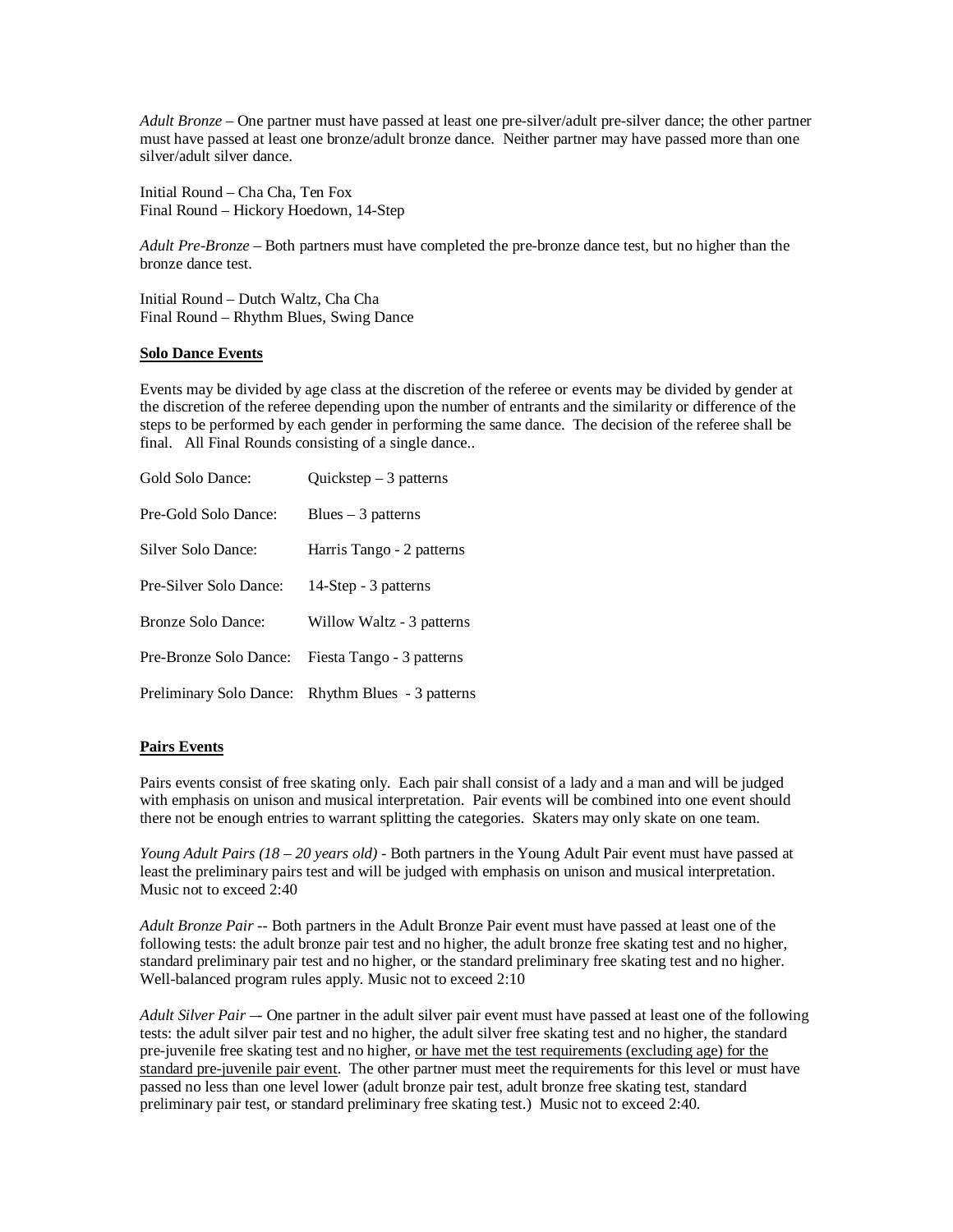*Adult Gold Pair* – One partner in the adult gold pair event must have passed at least one of the following tests: the adult gold pair test and no higher, the adult gold free skating test and no higher, the standard juvenile pair test and no higher, or the standard juvenile free skating test and no higher. The other partner must meet the requirements for this level or must have passed no less than one level lower (adult silver pair test, adult silver free skating test, standard pre-juvenile free skating test, or have met the test requirements (excluding age) for the standard pre-juvenile pair event.) Music not to exceed 3:10.

*Adult Masters Pair* – One partner in the Adult Masters Pair event must have passed at least one of the following tests: the standard intermediate pair test or the standard intermediate free skating test. The other partner must meet the requirements for this level or must have passed no less than one level lower (adult gold pair test, adult gold free skating test, standard juvenile pair test, or standard juvenile free skating test). For purposes of these requirements, the adult gold pair and free skating tests are considered to be one level lower than the standard intermediate pair and free skating tests. Well-balanced program rules apply. Music not to exceed 3:40.

### **III. ENTRIES AND REGISTRATION (Entry Fee is U.S. Funds)**

Entries must be postmarked no later than December 3, 2005. Blank entry forms may be copied. Partner entries for pairs and dance events must be mailed together in the same envelope. Entry forms improperly or incompletely filled out will be returned to the competitor and must be properly resubmitted by the December 3, 2005 entry deadline. Entry fees are as follows:

\$65 for first singles, interpretive or solo dance event; \$30 for second such event \$32.50 for each partner of pairs or dance teams

Checks should be made payable to WFSC. There will be a \$20 service charge assessed for each returned check. No refunds will be granted except if an event is eliminated by the referee and/or Competition Committee. The Competition Committee reserves the right to cancel the competition. In such case refunds will be limited to the entry fees only. All fees must accompany this application.

Mail completed entry to with a self-addressed, stamped envelope to:

DBNAI c/o Gail Sombati 9861 Rosedale Allen Park, MI 48101

### **IV. ADDITIONAL INFORMATION**

Admission: This event will be open to the public. There will be no fees charged.

Awards: Awards will be presented to the  $1<sup>st</sup>$ ,  $2<sup>nd</sup>$ ,  $3<sup>rd</sup>$  and  $4<sup>th</sup>$  place winners in each event.

Registration Desk: The Registration Desk will be located in the lobby and will be open throughout the competition. Competitors must check in at least 1 hour before their event.

Scratches: Please be courteous to your fellow competitors and hosts – if you find you will be unable to compete, please scratch as soon as possible. Contact Gail Sombati at sombati@wideopenwest.com, phone  $-(313)$  388-6168 or Mary Moss at mossmaryl@msn.com, phone - (313) 383-6121. Contact by email is preferred. **If phoning, please do not call before**

**9:00 a.m. or after 9:00 p.m. E.S.T.** Thank you.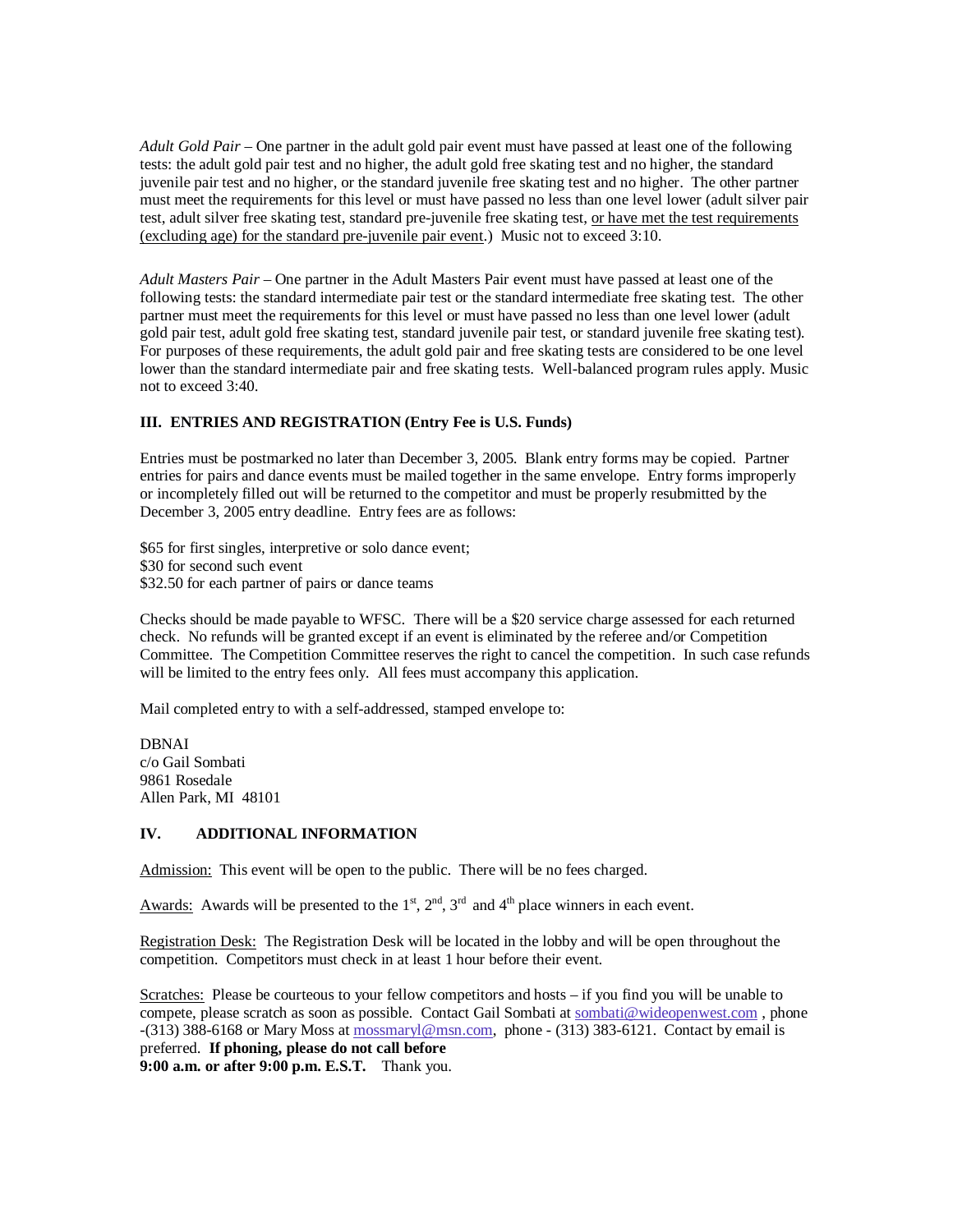Official Bulletin Board: The Official Bulletin Board will be located in the lobby of the rink. This will serve as official notice to competitors and professionals of schedule changes.

Practice Ice: Please see the attached form.

Video Taping. Video taping will be available. Please see videotaping personnel for additional information. Except for official videographers, only battery operated, hand-held cameras will be allowed and taping is not permitted at rink side.

Lodging

Holiday Inn Heritage Center 17201 Northline Road Southgate, MI 48195 Phone: 734-283-4400 Blocks of rooms have been reserved at the Holiday Inn. Please mention **Wyandotte Figure Skating Club** when reserving rooms.

Other hotels in the area…..

Red Roof Inn **Baymont Inn & Suites** 21230 Eureka 12888 Reeck Road

Taylor, MI 48180 Phone: 734-374-1150 Southgate, MI 48195 Phone; 734-374-3000

### **PLEASE CHECK OUR WEBSITE FOR UPDATES**

http://ic.net/~burgoyne/wyandot/wyandot.htm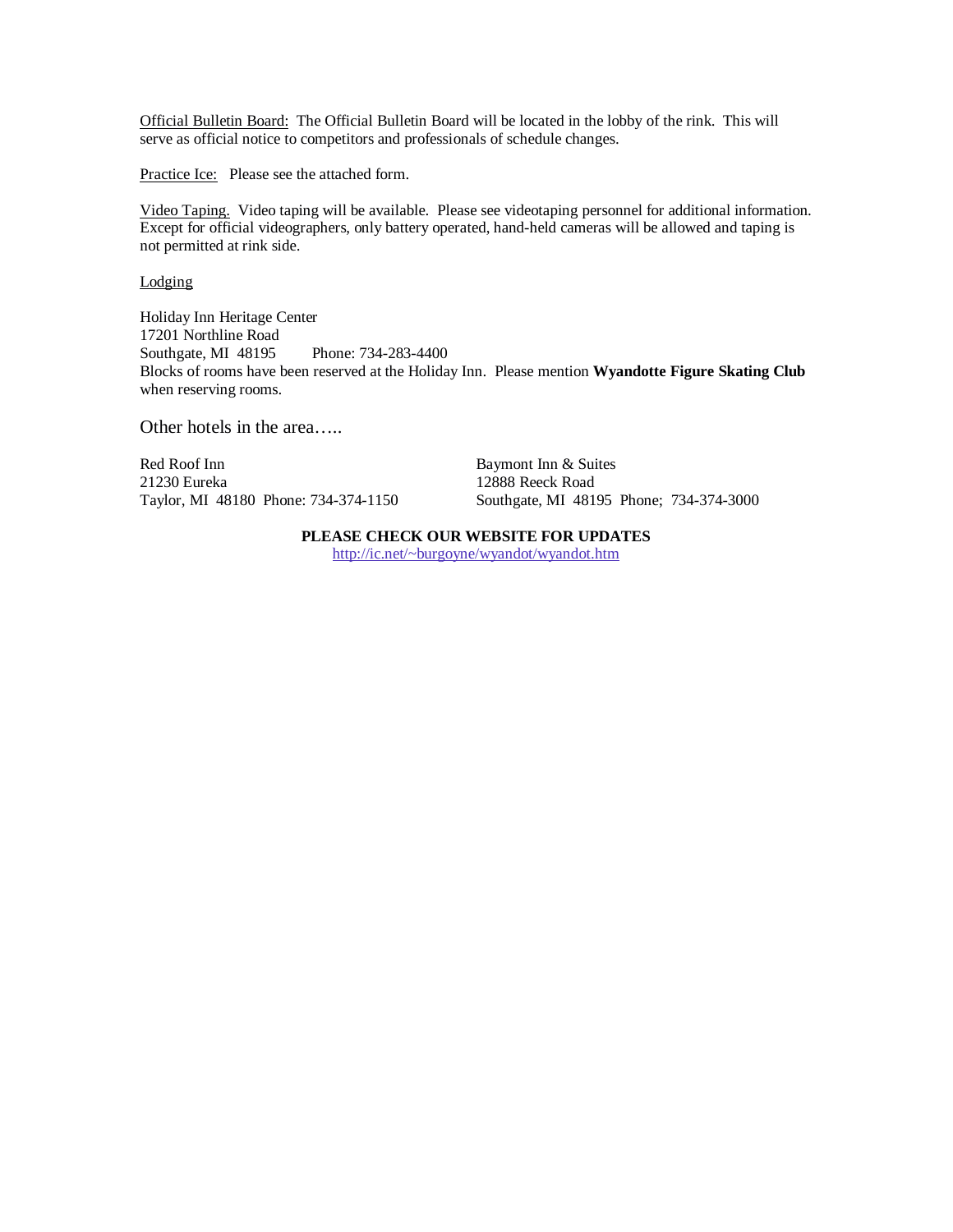# PRACTICE ICE FORM (PLEASE PRINT CLEARLY)

| Name  |  |
|-------|--|
|       |  |
|       |  |
|       |  |
| Email |  |

Please place an (X) next to the desired session.

# **FRIDAY, JANUARY 20, 2005**

Each session is 25 minutes Pre-paid is \$8.00 – postmarked by 1/10/06 After 1/10, the drop-in rate is \$10.00 Music is first come, first serve

| $6:30 - 6:55$ p.m. |
|--------------------|
| $6:55 - 7:20$ p.m. |
| $7:30 - 7:55$ p.m. |
| $7:55 - 8:20$ p.m. |

# **SATURDAY, JANUARY 21, 2006**

Each session is 20 minutes Pre-paid is \$7.00 – postmarked by 1/10/06 After 1/10, the drop-in rate is \$9.00 No music will be played

| $7:00 - 7:20$ a.m. |
|--------------------|
| $7:20 - 7:40$ a.m. |
| $7:40 - 8:00$ a.m. |

If you would like written confirmation of practice ice, please include a self addressed, stamped envelope.

If you would like email confirmation of practice ice, please check the box.

Please mail form to" Mary Moss 6565 Kolb Allen Park, MI 48101-2313

If you have any questions, you can reach me by email or telephone. MOSSMARYL@MSN.COM 313-383-6121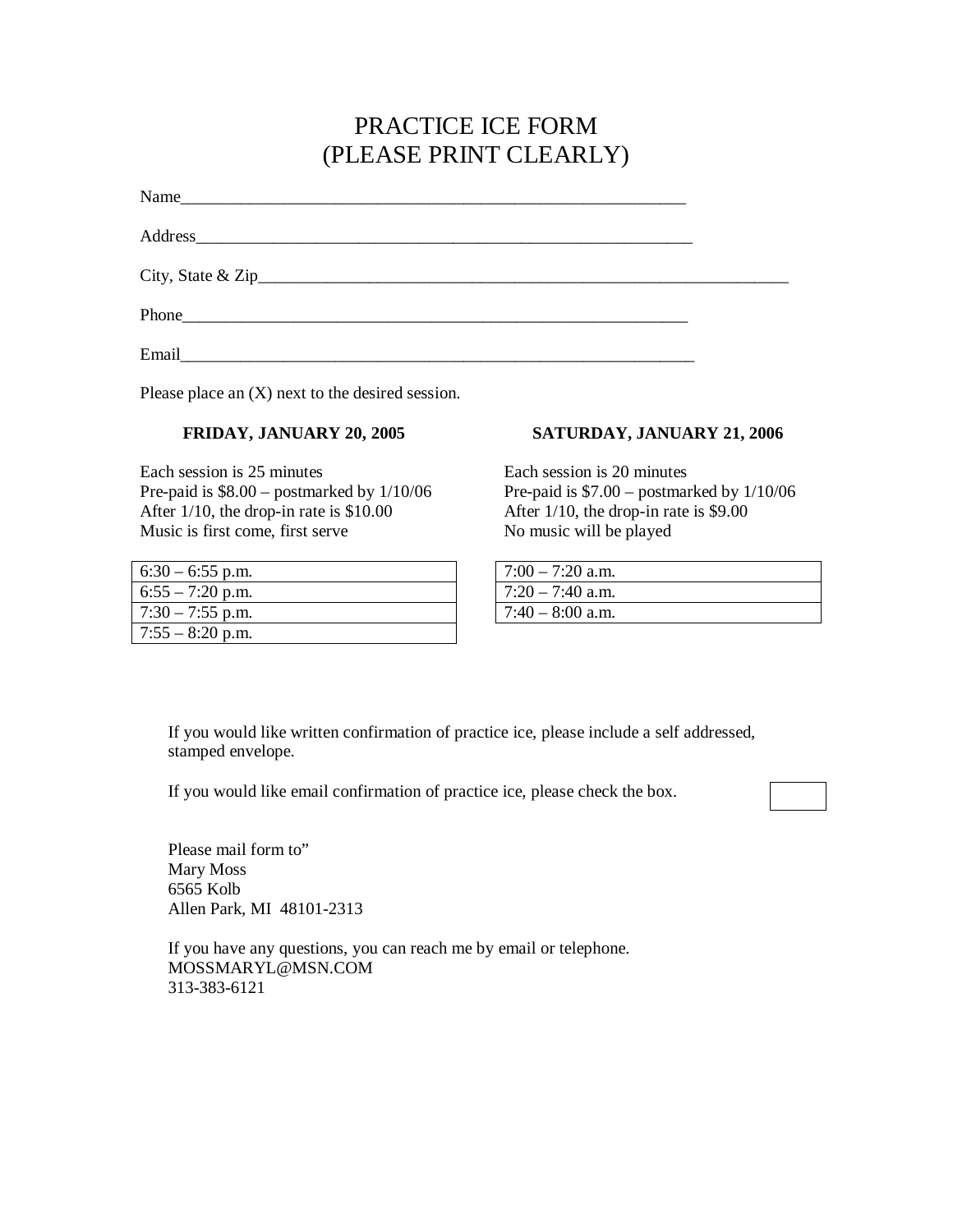### **APPLICATION DEBORAH BURGOYNE NORTH AMERICAN INVITATIONAL JANUARY 21, 2006**

## **ENTRIES MUST BE U.S. POSTMARKED NO LATER THAN DECEMBER 3, 2005**

|                                                            |               |                                     | PLEASE PRINT (BLACK OR BLUE INK) OR TYPE ALL INFORMATION: |                             |
|------------------------------------------------------------|---------------|-------------------------------------|-----------------------------------------------------------|-----------------------------|
|                                                            |               |                                     |                                                           |                             |
|                                                            |               |                                     |                                                           |                             |
|                                                            |               |                                     |                                                           |                             |
|                                                            |               |                                     |                                                           |                             |
|                                                            |               |                                     |                                                           |                             |
| Club Name                                                  |               |                                     |                                                           |                             |
| Highest Tests Passed (as of 12/3/2005): Figure Dance Dance |               |                                     |                                                           |                             |
| Free Moves Pairs Pairs                                     |               |                                     |                                                           |                             |
| Partner's Name and USFSA/Skate Canada #                    |               |                                     |                                                           |                             |
| PLEASE CHECK THE EVENTS YOU ARE ENTERING:                  |               |                                     |                                                           |                             |
| <b>FREESKATING:</b>                                        | DANCE:        | <b>SOLO DANCE</b>                   | <b>PAIRS:</b>                                             | <b>INTERPRETIVE:</b>        |
| <b>Masters</b>                                             | Original Gold |                                     | Young Pairs                                               | ______ Masters              |
| Adult Gold                                                 | Gold          | Pre-Gold                            | <b>Bronze Pairs</b>                                       | ______ Adult Interpretive   |
| <b>Marshall</b> Adult Silver                               | Pre-Gold      | Silver                              | Silver Pairs                                              | _______ Young Adult Masters |
| Adult Bronze                                               | Centennial    | Pre-Silver                          | Gold Pairs                                                | Young Adult                 |
| Adult Pre-Bronze                                           | Silver        | <b>Bronze</b>                       | <b>Masters Pairs</b>                                      | Couples Interpretive        |
| ________ Young Adult Masters                               | Pre-Silver    | Pre-Bronze                          |                                                           |                             |
| _____ Young Adult Gold                                     | Bronze        | ______ Preliminary                  |                                                           |                             |
| ______ Young Adult Silver                                  | Pre-Bronze    |                                     |                                                           |                             |
| _______ Young Adult Bronze                                 |               |                                     |                                                           |                             |
| ______ Young Adult Pre-Bronze                              |               | <b>AGE CATEGORIES</b>               |                                                           |                             |
|                                                            |               | Young Adult 18-20 years             |                                                           |                             |
|                                                            |               | Class I $21-28$ years               |                                                           |                             |
|                                                            |               | Class II $29-35$ years              |                                                           |                             |
|                                                            |               | $\sim$ Class III 36-45 years        |                                                           |                             |
|                                                            |               | $\frac{\ }{2}$ Class IV 46-55 years |                                                           |                             |
|                                                            |               | Class V56 years & over              |                                                           |                             |
|                                                            |               |                                     |                                                           |                             |

# **CERTIFICATION BY CLUB OFFICER OR TEST CHAIR:**

## **I CERTIFY THAT THE SKATER BELOW IS AN ELIGIBLE AMATEUR IN GOOD STANDING AND PROPERLY QUALIFIED TO PARTICIPATE IN THE EVENTS ENTERED:**

| Print Name:         |  |
|---------------------|--|
| <b>Signed Name:</b> |  |
| Title/Club:         |  |

ACCIDENTS WAIVER ( CR15.01 ): The USFSA, Skate Canada, and Wyandotte Figure Skating Club undertake no responsibility for damages or injuries by the skaters or officials. As a condition of and in consideration of the acceptance of their entries or participation herein, all entrants and officials shall be deemed to agree to assume all risks of injury to their person and property resulting from, caused by, or connected with the conduct and management of the competition, and to waive and release any and all claims which they have against any officials, the USFSA, Skate Canada, Wyandotte Figure Skating Club and its officers, and their entries shall be accepted only on such condition.

**SKATER'S SIGNATURE:** DATE: